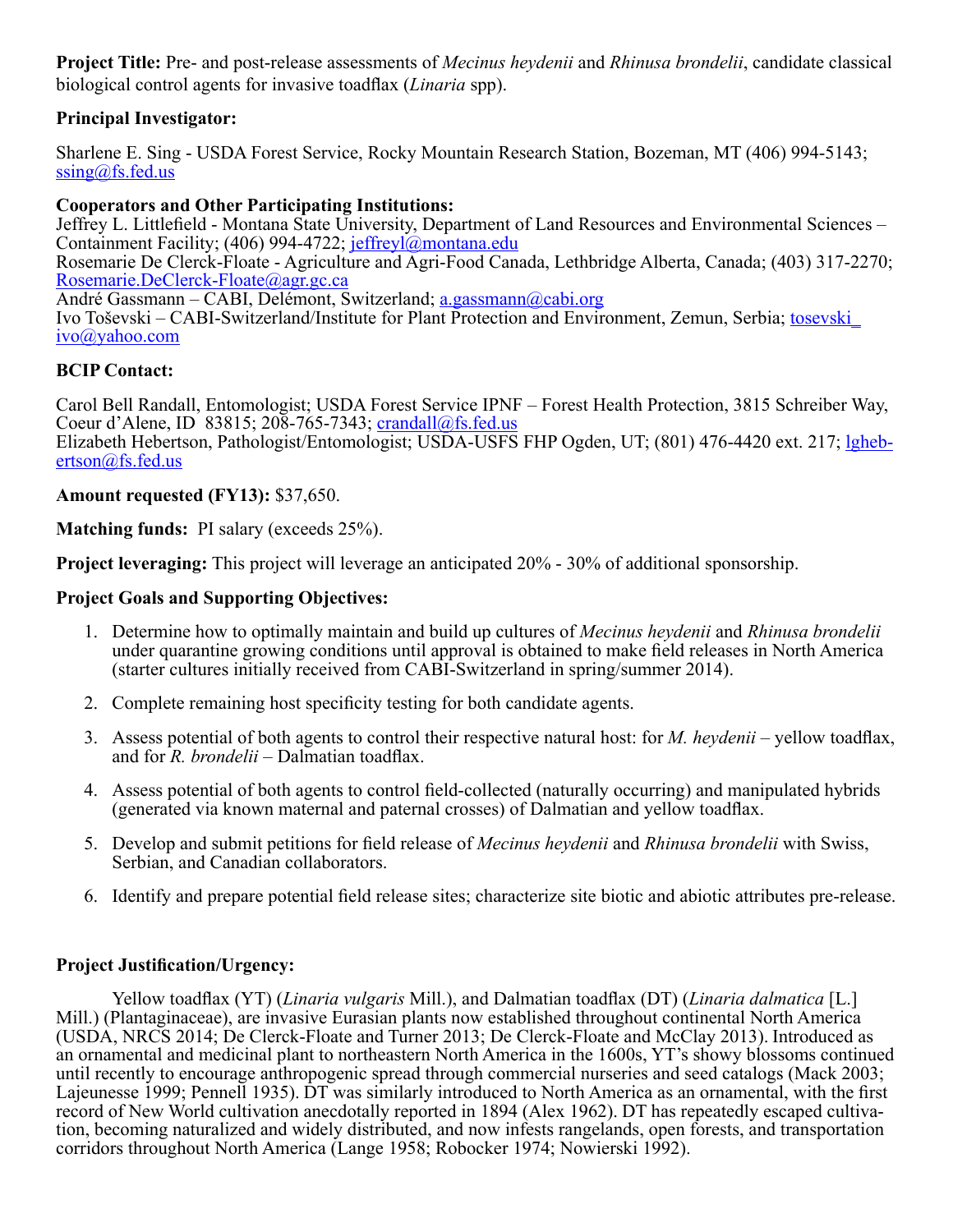YT and DT are short-lived perennial species capable of propagating both vegetatively and sexually (San-<br>er et al. 1995; Vujnovic and Wein 1997). DT typically occupies dry, rocky, uncultivated land, becoming aggres-<br>sively range of habitats including crop (Volenburg et al. 1999) and uncultivated land (Darwent et al 1975; Sutton et al. 2007). Naturally-occurring hybrid toadflax (HT) populations derived from cross-pollination between DT and YT was first confirmed from multiple sites in Montana; HT has subsequently been found at additional locations in Washington, Idaho and Colorado (Ward et al. 2009; Turner 2012; Boswell 2013).

Because invasive toadflaxes compete with surrounding vegetation on native grasslands (Lajeunesse et al. 1993), they have the potential to directly or indirectly impact rare plant species (Maron and Marler 2008). Appropriate preventative and/or control measures must be undertaken where disturbance has facilitated toadflax infestations; otherwise, both toadflax species are capable of significantly jeopardizing the floral biodiversity of invaded ecosystems, including threatened, endangered, and sensitive species (Phillips and Crisp 2001; Pauchard<br>et al. 2003). Toadflax can replace valuable forbs and grasses, reducing the efficiency of grazing by wildlife, ticularly on winter ranges (Grubb et al. 2002). When other forage plants are scarce, wildlife, birds and rodents will feed on toadflax, but it is not known to be heavily utilized by native wildlife species (Robocker 1970). In the Greater Yellowstone Ecosystem, YT is considered to be among the most invasive exotic plant species, and a significant threat to native biodiversity in open, human or naturally disturbed environments in protected areas of the Rocky Mountains (Pauchard et al. 2003).

Extensive infestations of rangeland with toadflax are expensive and complicated to manage (Lehnhoff et al. 2008). For cattle producers depending on public land grazing allotments, toadflax infestations can significantly diminish forage quantity and quality. Grazing animals on rangeland where toadflax and other invasive weeds are treated with herbicides may interfere or delay requirements for certified organic production, reducing profits through lost premiums for organically produced meat, while increasing production inputs. Application of costly herbicides has no guarantee of efficacy - chemical control of toadflax is often insufficient, difficult (e.g., rough natural terrains) or too damaging to native vegetation (Krick 2011; Sebastian and Beck 1992, -1989; Robocker 1968; Ferrell and Whitson 1987, -1988, -1989).

Both toadflax infestation and its chemical control have the potential to negatively impact the aesthetic and ecological values/services of vegetation communities. Reducing infestations and therefore the need for chemical treatments of invasive toadflax can increase the aesthetic values of such locales, attract greater wildlife diversity and thereby directly benefit local tourism. Due to health concerns and degradation of aesthetic quality, tourists and recreationists are likely to avoid areas where the appearance of vegetation is obviously altered by herbicide treatments. Similarly, tourists and other outdoor enthusiasts would also be more likely to visit areas perceived as 'natural' and 'pristine' vs. 'invaded' by visually distinct monocultures of yellow toadflax.

Reducing or eliminating herbicide applications would significantly benefit vegetation communities in toadflax invaded natural areas. Undesirable non-target impacts of herbicide applications may jeopardize plant community biodiversity beyond a legally or aesthetically acceptable level. Reducing the unintended non-target effects of herbicide application on non-weed vegetation directly increases habitat diversity and quality for pollinating insects. On a local scale, if herbicide applications eliminate large tracts of toadflax for the current growing season, crucial resources for pollinators supplied by toadflax are also abruptly lost.

Biological control allows for the gradual conversion of toadflax dominated areas to increased diversity and richness of other forb species capable of supplying the same necessary resources to pollinators. In the worst case scenario, herbicide applications can cause a conversion of mixed forb and grass vegetation communities to communities dominated by annual invasive grasses, thereby significantly altering local trophic interactions. Advantages of using classical biocontrol include sustainability, reducing supply and labor costs of repeated mechanical and chemical treatments while maintaining longer term control, reducing unintended and undesirable non-target impacts (Wilson et al. 2005; Sing and Peterson 2011).

Several exotic toadflax-feeding insect species are currently established in North America, the result of both intentional and adventitious introductions with host plant material (Sing et al. 2005). Three unintentionally introduced seed feeding beetles were the first toadflax specialists recorded in North America: *Brachypterolus pulicarius, Rhinusa antirrhini* and *Rhinusa neta* (Harris 1984). approved for release before being intentionally introduced include a defoliating moth, *Calophasia lunula*; two root-boring moths, *Eteobalea intermediella* and *E. serratella*; a root galling weevil *Rhinusa linariae*; and a stem mining weevil, *Mecinus janthinus* (Harris 1963; De Clerck-Floate and Harris 2002; McClay and De Clerck-Floate 2002; Nowierski 2004; Wilson et al. 2005; De Clerck-Floate and McClay 2013; and De Clerck-Floate and Turner 2013).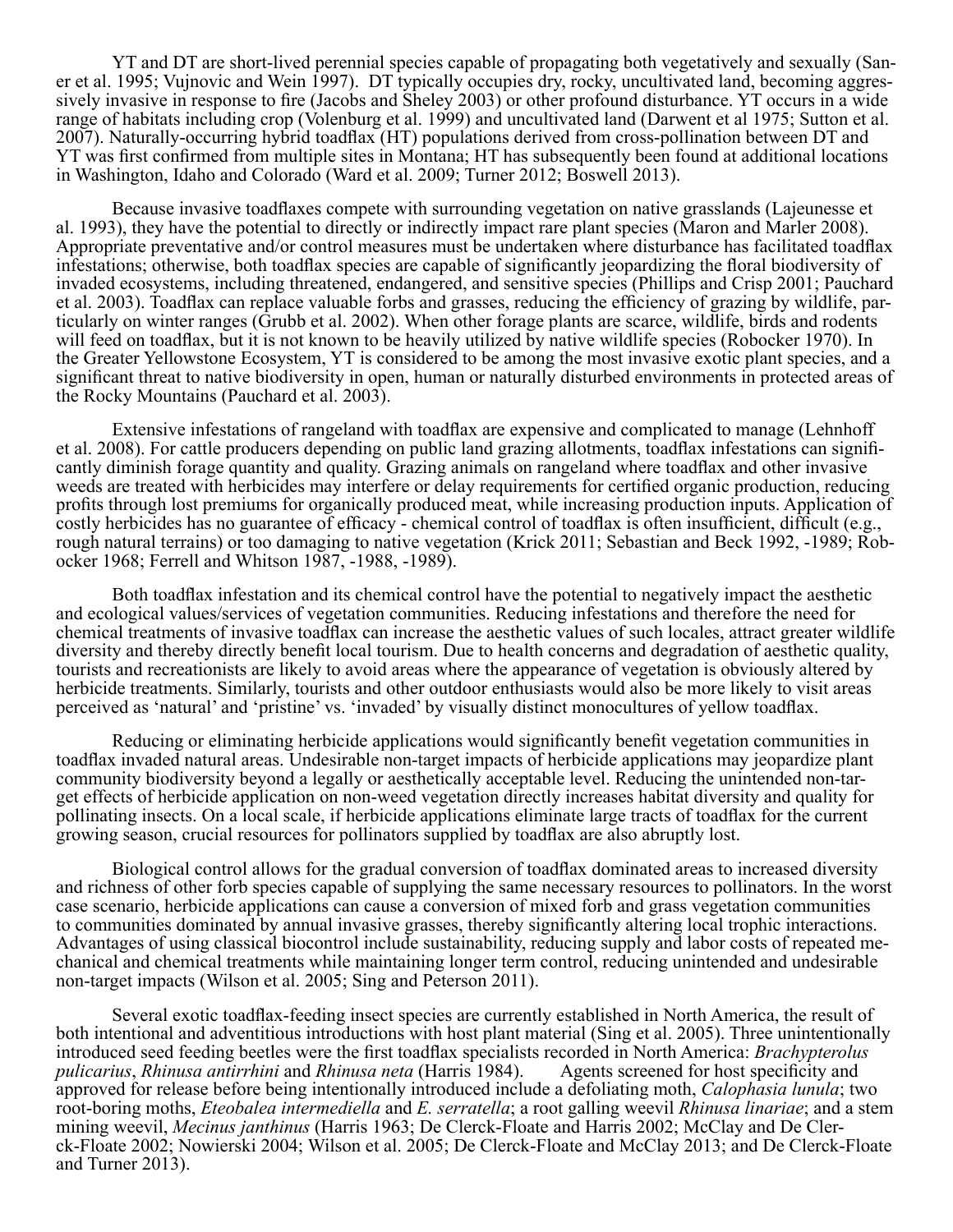Establishment and efficacy of insect biological control agents of exotic toadflaxes has varied considerably according to release host and location. Host preference for L. vulgaris over L. dalmatica (or vice versa) is evident in the field for certain established agent species (e.g., MacKinnon et al. 2005). Failure of agents to establish on or control the target weed(s) now seems plausibly explained by herbivore-host mismatches during initial North American releases. *Mecinus* populations successfully established on Dalmatian toadflax in North America are now known to be generally comprised of individuals from a previously cryptic, newly described Dalmatian toadflax-affiliated species, *M. janthiniformis* (Toševski et al. 2011).

Despite the presence of several exotic toadflax-feeding insect species in North America for more than 50 years, none have demonstrated proven, consistent efficacy under all environmental conditions and in all ecosystems/habitats where North American YT or DT currently thrive. Furthermore, recommendations for biological control of HT have not yet been developed, primarily because biocontrol attained with the best available agents, *M. janthinus* and *M. janthiniformis*, against their 'natural' hosts remains so inconsistent.

McClay and Hughes (2007) and De Clerck-Floate and Miller (2002) emphasize the ever-present, looming threat that climatic extremes may play in the failure of *M. janthinus* and *M. janthiniformis* to meet biological control expectations. Anecdotal reports in spring 2014 of high overwintering mortality across many *M. janthinus* and *M. janthiniformis* populations in Montana, for example, coupled with historically dense infestations of YT and DT provided further evidence of the need to assess additional species of candidate toadflax biological control agents.

Efforts have already been collaboratively reinitiated by the US and Canada to find new toadflax agents. The yellow toadflax shoot-galling weevil *Rhinusa pilosa* was the first of these newly identified species to be promoted by the International Toadflax Biological Control Consortium as an effective and safe candidate agent. Notification was received in 2013 that TAG supported the permit petition to make environmental releases of *R. pilosa*; the permit application remains under review by USDA APHIS PPQ. The opportunity to eventually release and assess the impact of two new candidate biological control agents, the Dalmatian toadflax stem galling weevil *Rhinusa brondelii*, and the yellow toadflax stem mining weevil *Mecinus heydenii*, may help to fill gaps in YT and DT biological control by meeting challenges posed by the environmental extremes found in invasive toadflax's adopted North American range.

Significant progress has been made in developing a successful program for toadflax biocontrol. In 2009 PI (Sing) and collaborators discovered established populations of *Mecinus janthinus* on yellow toadflax in western Montana. These have since been widely redistributed and are beginning to build up to collectable numbers in Idaho and Colorado. Experiments conducted in spring-summer 2014 with the stem mining weevil *Mecinus heydenii* showed differential levels of host acceptance and suitability for a range of parental (yellow and Dalmatian toadflax) and hybrid toadflax genotypes. Weevils placed on YT (the so-called 'natural' host) produced a high number of adult progeny. HT derived from manipulated crosses with YT as the maternal parent generated nearly as many live adult offspring as pure YT hosts. HT derived from manipulated crosses with DT as the maternal parent produced very few progeny. Field collected and verified HT from three disjunct locations yielded highly variable results: Site 1 plants produced many adult progeny; plants from Site 2 produced very few live adults; and plants from Site 3 appeared to be unsuitable, with no progeny produced. The successful addition of *Rhinusa brondelii* and *Mecinus heydenii* to the suite of agents attacking YT, DT and HT would increase the odds of sustained biological control of these weeds, which persist and invade such a wide range of habitats under broad environmental conditions.

### **Approach:**

**Source of** *Rhinusa brondelii* **and** *Mecinus heydenii*: Insects originally sourced from field plots and greenhouse-reared colonies in northern Serbia at the Institute for Plant Protection and Environment (Zemun, Serbia) were received from CABI and are currently being reared in the quarantine facility at Montana State University, Bozeman, MT. Agents sourced from the Serbian colonies are of known identity and are free of natural enemies. Insects being reared in the MSU quarantine facility will be securely caged and inspected frequently for emergence of parasitoids, inquilines, or other unwanted arthropods, and for disease symptoms that may indicate the presence of entomopathogens. Unwanted arthropods or infected individuals will be immediately removed and destroyed through submersion in ethyl alcohol or autoclaving.

**Maintaining and increasing cultures of** *Mecinus heydenii* **and** *Rhinusa brondelii* **under containment growing conditions:** Insects received in late spring and summer 2014 will need to be retained in quarantine until approval is obtained for field release, which could take 1 or more years. *Mecinus heydenii* adults received in spring 2014 were immediately placed on a range of test plants in the quarantine greenhouse; by mid-summer a significant number of F1 adults began to emerge. All above-ground portions of each of the large test plants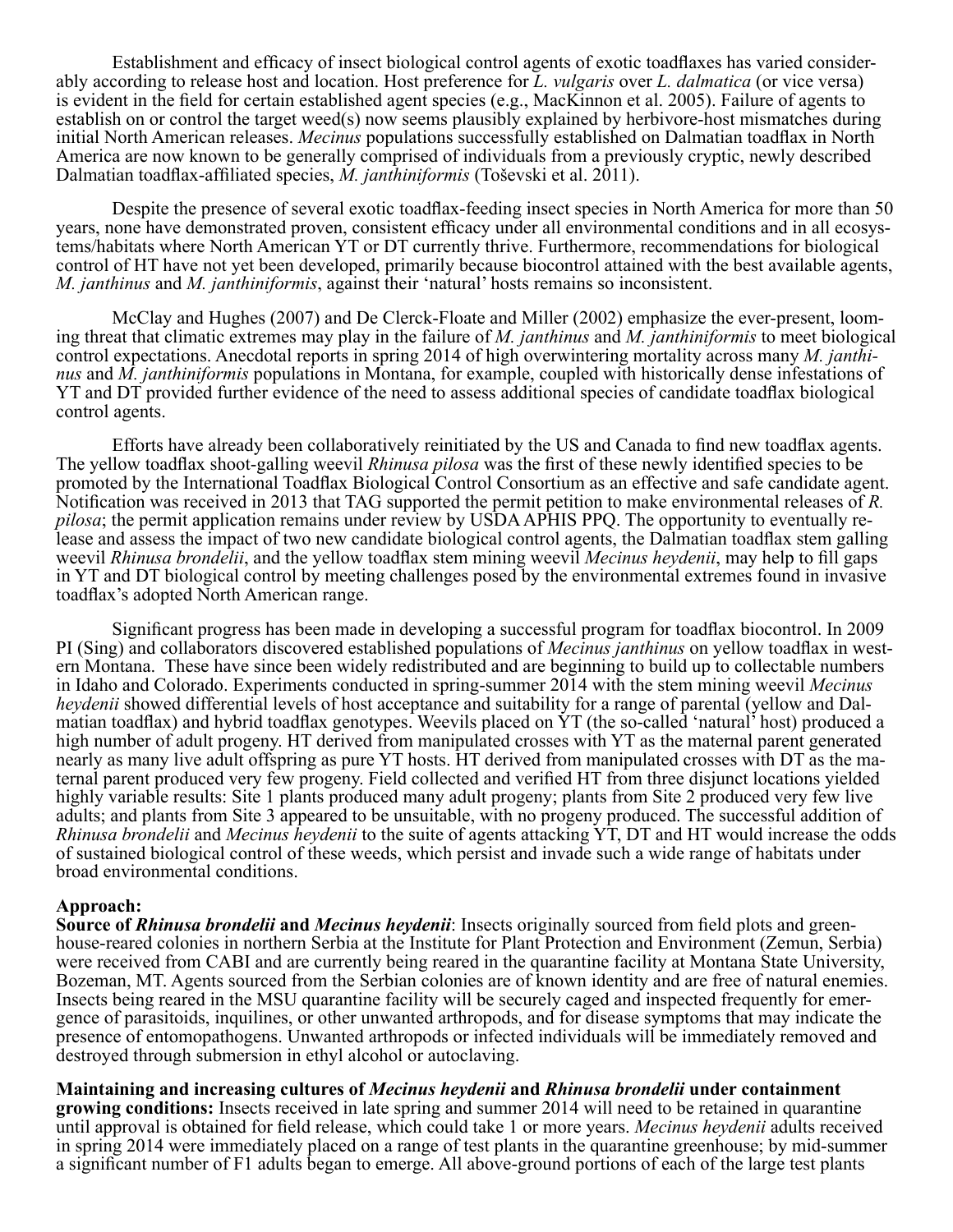was inspected and carefully dissected to enumerate live/dead of all weevil life stages. Live adults were then transferred to new host plants. *Rhinusa brondelii* was received in late summer 2014 as non-active, non-feeding summer aestivating adults. Rearing protocols provided by European and Canadian collaborators are now being used for continuous culture of both insect species in an attempt to artificially force the agents to transition to overwintering aestivation in small rearing cages that are being retained in a plant growth chamber. Insects must be transferred weekly to fresh cages provisioned with washed sand (aiding in within-cage moisture regulation), small strips of corrugated cardboard (for harborage), and sprigs of fresh host plant material maintained in cubes of floral foam. This approach is being used for the first time by the PI of this proposal, so some trial and error and room for improvement in executing existing rearing protocols are expected. Every attempt will be made to streamline rearing to make it as efficient, successfully productive and cost-effective as possible.

**Assessing the potential of** *M. heydenii* **and** *R. brondelii* **to control hybrid toadflax**: Experiments conducted tance and suitability for a range of parental (YT or DT) and hybrid toadflax genotypes. These whole plant tests will be repeated with *M. heydenii* and similar tests will begin with *R. brondelii* once the insects finish over-win-<br>tering aestivation in spring 2015.

**Intended sites for initial release, timing of release, and methods to be used:** Initial U.S. releases are planned for an outdoor nursery (separate caged plots of YT and DT) within a large chain-link fenced garden study area at Forestry Sciences Laboratory on the MSU campus, and in secure sites on Forest Service and privately-owned lands, also where establishment can be closely monitored. Releases will be made of spring-emerged adults, timed to coincide with the growth phenology of host plant shoots most optimal for agent reproduction at the chosen sites. Both female and male weevils will be released at the same time in either caged or open situations. The number of adults released per site will depend on the availability of quarantine-reared weevils, but if possible, initial releases will be made at a rate of approximately 100 adults/site. Experiments during the initial release stage are being planned to determine optimum release strategies for increasing establishment success.

**Post-release monitoring:** The anticipated time of initial releases will be early spring (April-May) and will be dependent on the phenological development of host plants at chosen release sites. Initial monitoring will assess establishment, local spread and impact of *Rhinusa brondelii* and *Mecinus heydenii*.

**Required Documentation:** Petitions for field release of the DT stem galling weevil *Rhinusa brondelii* and the YT stem mining weevil *Mecinus heydenii* will be completed and submitted by the PI of this proposal and co-authors for review by the Technical Advisory Group for Biological Control Agents of Weeds (TAG) in 2015. A test plant list for invasive *Linaria* developed by the PI of this proposal and co-authors was approved by the Technical Advisory Group for Biological Control Agents of Weeds (TAG) and USDA-APHIS PPQ.

## **Expected Products and Outcomes:**

- **1)** Complete and submit petitions for *Rhinusa brondelii* and *Mecinus heydenii*.
- **2)** Develop lab/greenhouse rearing methods that can be used to mass rear and sustain long term continuous cultures of weed biocontrol agents under quarantine conditions.
- **3)** Develop sound recommendations for biological control of hybrid toadflax.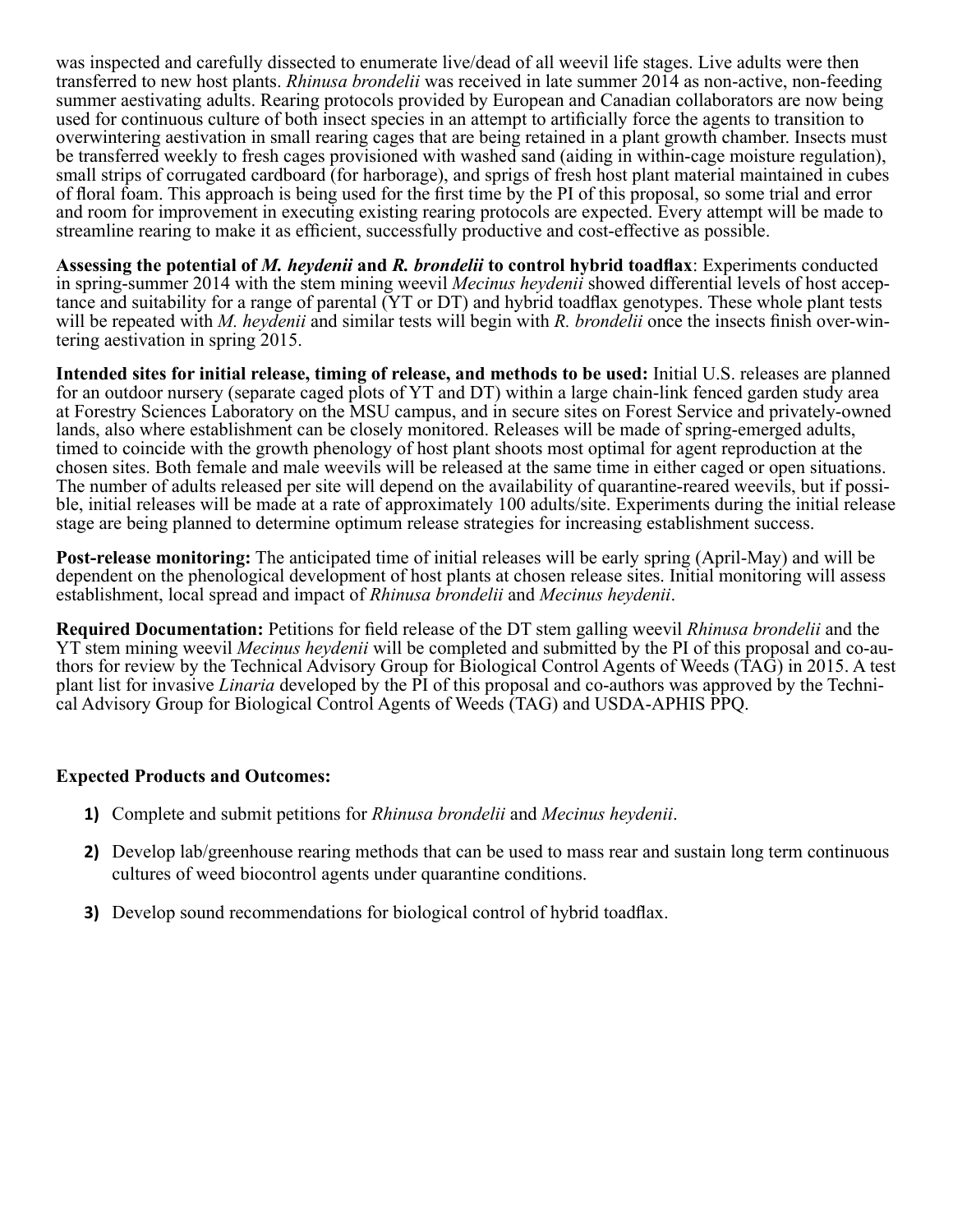| <b>Budget Request FY15</b>                                                                                                                                                                                                                           |          |
|------------------------------------------------------------------------------------------------------------------------------------------------------------------------------------------------------------------------------------------------------|----------|
| Professional technical support - salary:<br>(GS-5 equivalent \$28,000 x 0.25 FTE)                                                                                                                                                                    | \$7,000  |
| Professional technical support - benefits:<br>$(35\% \times $7,000)$                                                                                                                                                                                 | \$2,450  |
| Student technical support – during school<br>year: (8 months x 4 weeks = $32$ weeks part-<br>time) $(32 \times 10 \text{ hrs/week} = 320 \text{ hours})$<br>$($12.50/hr + 10\% benefits = $13.75)$<br>$(320 \text{ hours} \times \$13.75 = \$4,400)$ | \$4,400  |
| Student technical support – during summer:<br>$(4$ months x 4 weeks = 16 weeks full-time)<br>$(16 \times 40 \text{ hrs/week} = 640 \text{ hours})$<br>$($12.50/hr + 10\% benefits = $13.75)$<br>$(640 \text{ hours} \times \$13.75 = \$8,800)$       | \$8,800  |
| Contracted services: overseas collection, open<br>field tests, rearing and shipping                                                                                                                                                                  | \$10,000 |
| Greenhouse supplies: potting soil, plant pots,<br>fertilizer                                                                                                                                                                                         | \$200    |
| quarantine facility rent (Montana State Uni-<br>versity) \$300/month x 12 months                                                                                                                                                                     | \$3,600  |
| Field supplies:                                                                                                                                                                                                                                      | \$200    |
| Field vehicle mileage<br>$(2,500 \text{ miles x } $0.40/\text{mi})$                                                                                                                                                                                  | \$1,000  |
| <b>TOTAL</b>                                                                                                                                                                                                                                         | \$37,650 |

# **Proposed TIMETABLE:**

| May 2014:                 | receive field collected <i>M. heydenii</i> in MSU quarantine;<br>ramp up host plant production via clones of genetically<br>characterized plants                                                                                     |
|---------------------------|--------------------------------------------------------------------------------------------------------------------------------------------------------------------------------------------------------------------------------------|
| May - July 2014:          | begin assessment of in-season feeding and colonization;<br>begin mass rearing <i>M. heydenii</i> ; begin whole plant tests<br>against range of toadflax genotypes (quarantine)                                                       |
| July - August $2014$ :    | dissect adult <i>M. heydenii</i> weevils from large test plants;<br>transfer progeny to fresh potted plants; continue mass-<br>rearing                                                                                               |
| September - October 2014: | receive R. brondelii in MSU quarantine; transition both<br>agent species to overwintering aestivation cultures in<br>growth chamber; fabricate cages; transfer agents to fresh<br>cages every 2-7 days; continue mass rearing plants |
| November 2014:            | dissect adult <i>M. heydenii</i> weevils from second round of<br>large test plants; transfer progeny to fresh potted plants;<br>continue mass-rearing host (=food) plants                                                            |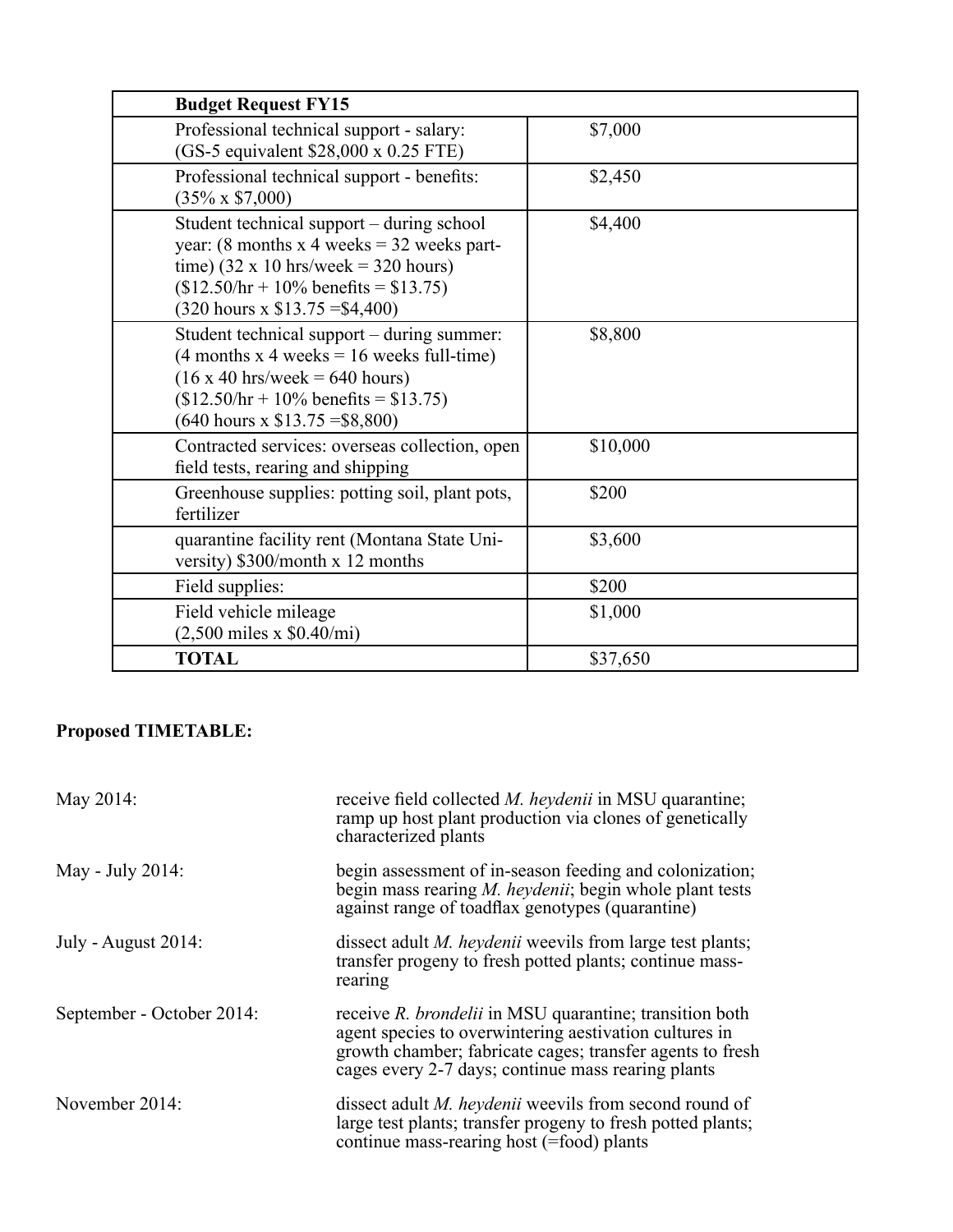| November 2014 - April 2015: | keep weevils alive! finish writing petitions and submit                            |
|-----------------------------|------------------------------------------------------------------------------------|
| May 2015:                   | identify potential field release sites; continue mass<br>rearing for 2014 releases |
| May $2015 -$ beyond:        | continue mass-rearing agents until approval for release is<br>granted              |

## **Literature Cited:**

Alex JF (1962) The taxonomy, history and distribution of *Linaria dalmatica*. Can. J. Bot. 40: 295-307.

- Boswell A (2013) *Development of PCR-RFP and DNA Barcoding Chloroplast Markers for Yellow Toadflax and Dalmatian Toadflax*. M.S. Thesis, Colorado State University. Fort Collins, Colorado, USA.
- Darwent AL, W Lobay, W Yarish and P Harris (1975) Distribution and importance in northwestern Alberta of toadflax and its insect enemies. Can. J. Plant Sci. 55: 157-162.
- De Clerck-Floate RA and P Harris (2002) *Linaria dalmatica* (L.) Miller, Dalmatian toadflax (Scrophulariaceae). In Mason PG and JT Huber (eds) *Biological Control Programmes in Canada, 1981-2000*. New York, NY: CABI Publishing, pp. 368-374.
- De Clerck-Floate R and V Miller. 2002. Overwintering mortality of and host attack by the stem-boring weevil, *Mecinus janthinus* Germar, on Dalmatian toadflax (*Linaria dalmatica* (L.) Mill.) in western Canada. Biological Control 24: 65-74.
- De Clerck-Floate RA and AS McClay (2013) *Linaria vulgaris* Mill., Yellow Toadflax (Plantaginaceae). In Mason PG and DR Gillespie (eds) *Biological Control Programmes in Canada 2001-2012*. CABI Publishing, Wallingford, UK, pp. 354-362.
- De Clerck-Floate RA and SC Turner (2013) *Linaria dalmatica* (L.) Mill., Dalmatian Toadflax (Plantaginaceae). In Mason PG and DR Gillespie (eds) *Biological Control Programmes in Canada 2001-2012*. CABI Publishing, Wallingford, UK, pp. 342-353.
- Ferrell MA and TD Whitson (1987) Evaluation of herbicide treatments for Dalmatian toadflax (*Linaria genistifolia* spp. *dalmatica* (L.) Maire & Petitmengin. Research Progress Report 1987 – Western Society of Weed Science: p. 52.
- Ferrell MA and TD Whitson (1988) Herbicide control evaluations on Dalmatian toadflax. Research Progress Report 1988 – Western Society of Weed Science: p. 72.
- Ferrell MA and TD Whitson (1989) Picloram/fluroxypur combinations for Dalmatian toadflax control. Research Progress Report 1989 – Western Society of Weed Science: p. 95.
- Grubb RT, RM Nowierski and RL Sheley (2002) Effects of *Brachypterolus pulicarius* (L.) (Coleoptera: Nitidulidae) on growth and seed production of Dalmatian toadflax, *Linaria gentisfolia* ssp. *dalmatica* (L.) Maire and Petitmengin (Scrophulariaceae). Biol. Control 23: 107–114.
- Harris P (1963) Host specificity of *Calophasia lunula* (Hufn.) (Lepidoptera: Noctuidae). Canadian Entomologist 95(1): 101-105.
- Jacobs JS and RL Sheley (2003) Prescribed fire effects on Dalmatian toadflax. Journal of Range Management 56: 193-197.
- Krick NJ (2011) *Examining the Unpredictable Nature of Yellow Toadflax*. M.S. Thesis, Colorado State University. Fort Collins, Colorado, USA.
- Lajeunesse SE. (1999) Dalmatian and yellow toadflax. In Sheley RL and JK Petroff (eds), *Biology and Manage- ment of Noxious Rangeland Weeds*. Corvallis, OR: Oregon State University Press, pp. 202-216.

Lajeunesse SE, PK Fay, D Cooksey, JR Lacey, RM Nowierski and D Zamora (1993) (reprinted 1998, 2000).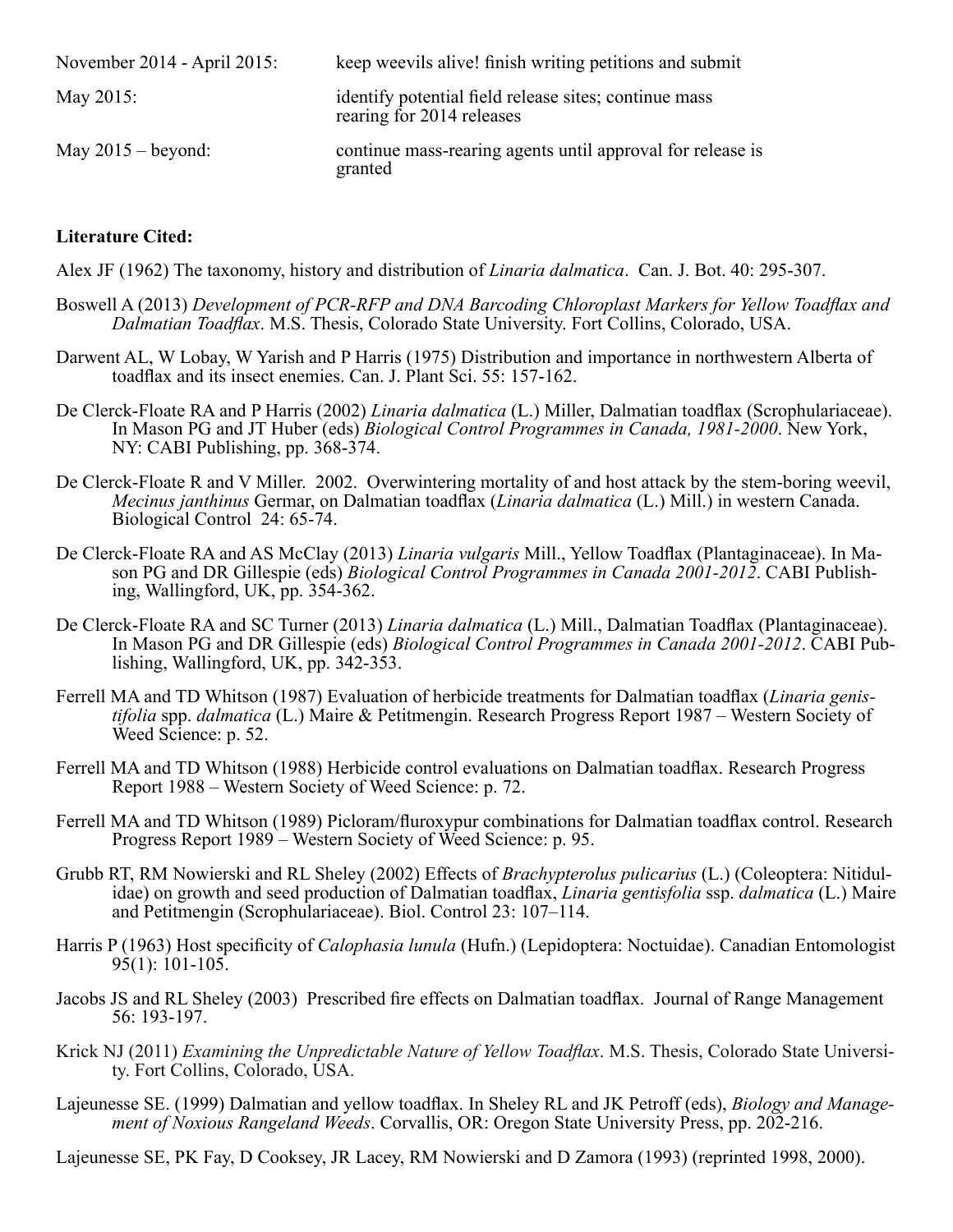*Dalmatian and Yellow Toadflax: Weeds of Pasture and Rangeland*. Montana State University Extension Service Publication EB 115. 13 pp.

Lange AW (1958) Dalmatian toadflax – a possible rival of goatweed as a serious range weed. Weeds 6: 68-70.

- Lehnhoff EA, LJ Rew, BD Maxwell and ML Taper. 2008. Quantifying invasiveness of plants: a test case with yellow toadflax (*Linaria vulgaris*). Invasive Plant Science and Management 1: 319–325.
- Mack RN (2003) Plant naturalizations and invasions in the eastern United States: 1634-1860. Annals of the Missouri Botanical Gardens 90: 77-90.
- MacKinnon DK, RA Hufbauer and AP Norton (2005) Host-plant preference of *Brachypterolus pulicarius*, an inadvertently introduced biological control insect of toadflaxes. Entomologia Experimentalis et Applicata 116: 183-189.
- Maron JL and M Marler (2008) Field-based competitive impacts between invaders and natives at varying resource supply. Journal of Ecology 96: 1187-1197.
- McClay AS and RA De Clerck-Floate (2002) *Linaria vulgaris* Miller, yellow toadflax (Scrophulariaceae). In Mason PG and JT Huber (eds) *Biological Control Programmes in Canada, 1981-2000*. New York, NY: CABI Publishing, pp. 375-382.
- McClay AS and RB Hughes. 2007. Temperature and host-plant effects on development and population growth of Mecinus janthinus (Coleoptera: Curculionidae), a biological control agent for invasive *Linaria* spp. Biol. Control. 40: 405-410.
- Nowierski RM (2004) Toadflax. In Coombs EM, JK Clark, GL Piper and AF Confrancesco, Jr. (eds), *Biological Control of Invasive Plants in the United States*. Corvallis, OR: Oregon State University Press, pp. 379-395.
- Nowierski RM (1992) Dalmatian toadflax. In Nechols JR, LA Andres, JW Beardsley, RD Goeden and CG Jackson (tech eds), *Biological Control in the Western United States: Accomplishments and Benefits of Regional Research Project W-84, 1964-1989*. University of California, Division of Agriculture and Natural Resources, Publication 3361. University of California, Oakland, CA, pp. 239-243.
- Pauchard A, PB Alaback and EG Edlund (2003) Plant invasions in protected areas at multiple scales: *Linaria vulgaris* (Scrophulariaceae) in the West Yellowstone area. Western North American Naturalist 63: 416- 428.
- Pennell FW (1935) Tribe VI. Antirrhineae. In *The Scrophulariaceae of Eastern Temperate North America*. The Academy of Natural Sciences of Philadelphia: Monograph 1, pp. 297-318.
- Phillips BG and D Crisp (2001) Dalmatian toadflax, an invasive exotic noxious weed, threatens Flagstaff penny- royal community following prescribed fire. In Maschinski J and L Holter (tech cords) *Southwestern Rare and Endangered Plants: Proceedings of the Third Conference*. September 25-28, 2000, Flagstaff, AZ. Proceedings RMRS-P-23. U.S. Department of Agriculture, Forest Service, Rocky Mountain Research Station, Fort Collins, CO, pp. 200-205.

Robocker WC (1968) Control of Dalmatian toadflax. Journal of Range Management 21: 94-98.

- Robocker WC (1970) Seed characteristics and seedling emergence of Dalmatian toadflax. Weed Science 18: 720-725.
- Robocker WC (1974) Life history, ecology, and control of Dalmatian toadflax. Technical Bulletin 79, Washington Agricultural Experiment Station, Washington State University, Pullman, WA. 20 pp.
- Saner MA, DR Clements, MR Hall, DJ Doohan and CW Crompton (1995) The biology of Canadian weeds. 105. *Linaria vulgaris* Mill. Can. J. Plant Sci. 75: 525-537.
- Sebastian JR and KG Beck (1998) The influence of picloram or picloram plus 2,4-D applied for 1, 2 or 3 years on cover, density and control of yellow toadflax on Colorado rangeland. Res. Prog. Rep. West. Soc. Weed Sci. p. 24.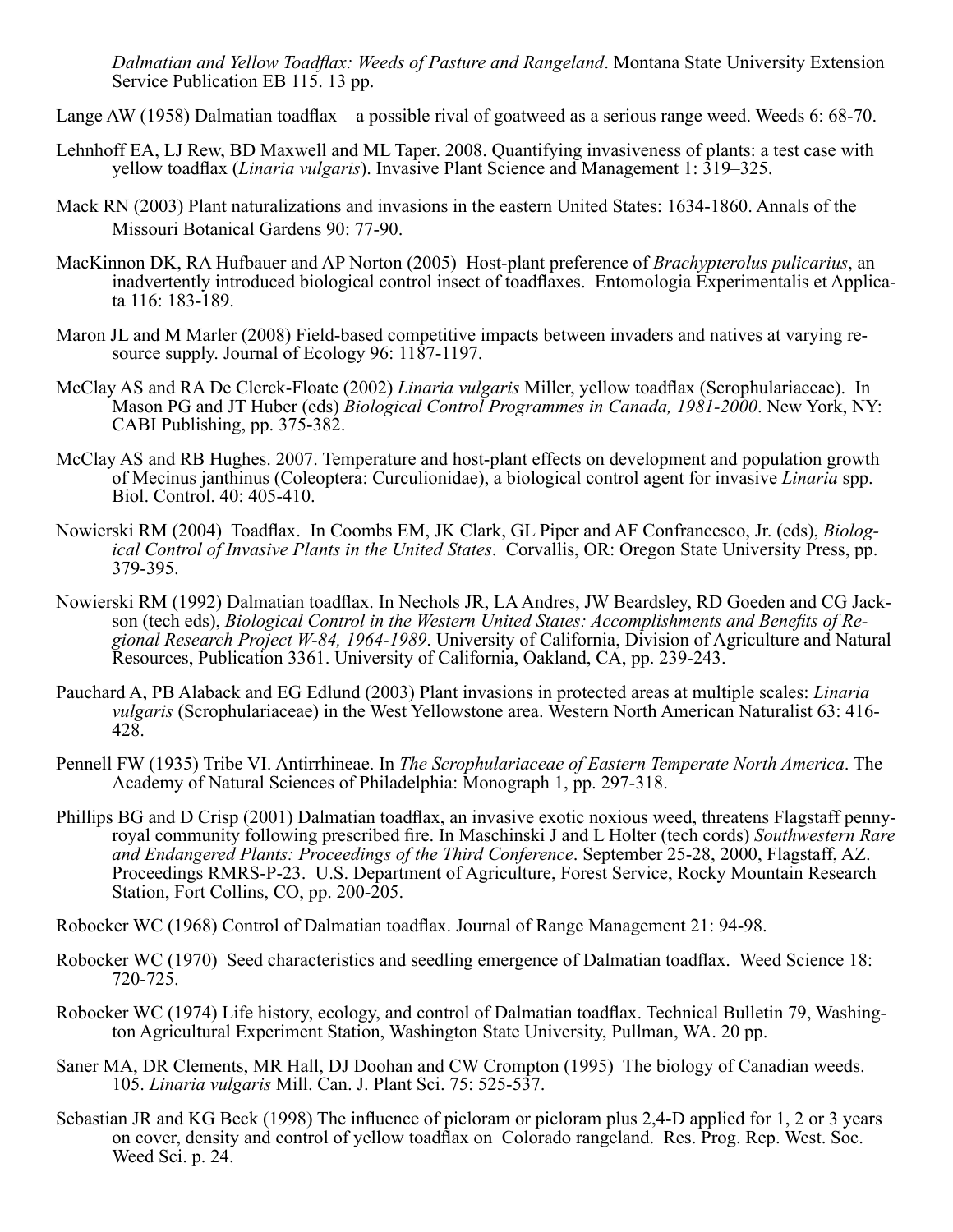- Sebastian JR and KG Beck (1999) Yellow toadflax control with metsulfuron, metsulfuron tank mixes, piclo- ram, quinclorac, 2,4-D, or dicamba. Res. Prog. Rep. West. Soc. Weed Sci. pp. 36-37.
- Sing SE and RKD Peterson (2011) Assessing environmental risks for established invasive weeds: Dalmatian (*Linaria dalmatica*) and yellow (*L. vulgaris*) toadflax in North America. Int. J. Environ. Res. Public Health 8: 2828-2853.
- Sing SE, RKD Peterson, DK Weaver, RW Hansen and GP Markin (2005) A retrospective analysis of known and potential risks associated with exotic toadflax-feeding insects. Biol. Control 35: 276-287.
- Sutton JR, TJ Stohlgren and KG Beck (2007) Predicting yellow toadflax infestations in the Flat Tops Wilderness of Colorado. Biol. Invasions 9: 783-793.
- Toševski I, R Caldara, J Jović, G Hernández-Vera, C Baviera, A Gassmann and BC Emerson (2011) Morphological, molecular and biological evidence reveal two cryptic species in *Mecinus janthinus* Germar (Cole-optera, Curculio (Lamiales, Plantaginaceae). Systematic Entomology 36: 741-753.
- Turner MFS (2012) *Viability and Invasive Potential of Hybrids Between Yellow Toadflax (Linaria vulgaris) and Dalmatian Toadflax (Linaria dalmatica)*. Ph.D. Dissertation, Colorado State University. Fort Collins, Colorado, USA.
- USDA, NRCS. 2014. The PLANTS Database. National Plant Data Center, Baton Rouge, LA 70874 4490 USA. URL: http://plants.usda.gov.
- Volenburg DS, HJ Hopen and G Campobasso (1999) Biological control of yellow toadflax (*Linaria vulgaris*) by *Eteobalea serratella* in peppermint (*Mentha piperita*). Weed Science 47: 226-232.
- Vujnovic K and RW Wein (1997) The biology of Canadian weeds. 106. *Linaria dalmatica* (L.) Mill. Can. J. Plant Sci. 77: 483-491.
- Ward SM, CE Fleischmann, MF Turner and SE Sing (2009) Hybridization between invasive populations of Dalmatian toadflax (*Linaria dalmatica*) and yellow toadflax (*Linaria vulgaris*). Invasive Plant Science and Management 2: 369-378.
- Wilson LM, SE Sing, GL Piper, RW Hansen, R De Clerck-Floate, D MacKinnon and CB Randall. 2005. *Biology and Biological Control of Dalmatian and YellowToadflax*. USDA Forest Service, Forest Health Enterprise Technology Team, Morgantown, VA. FHTET-2005-13.